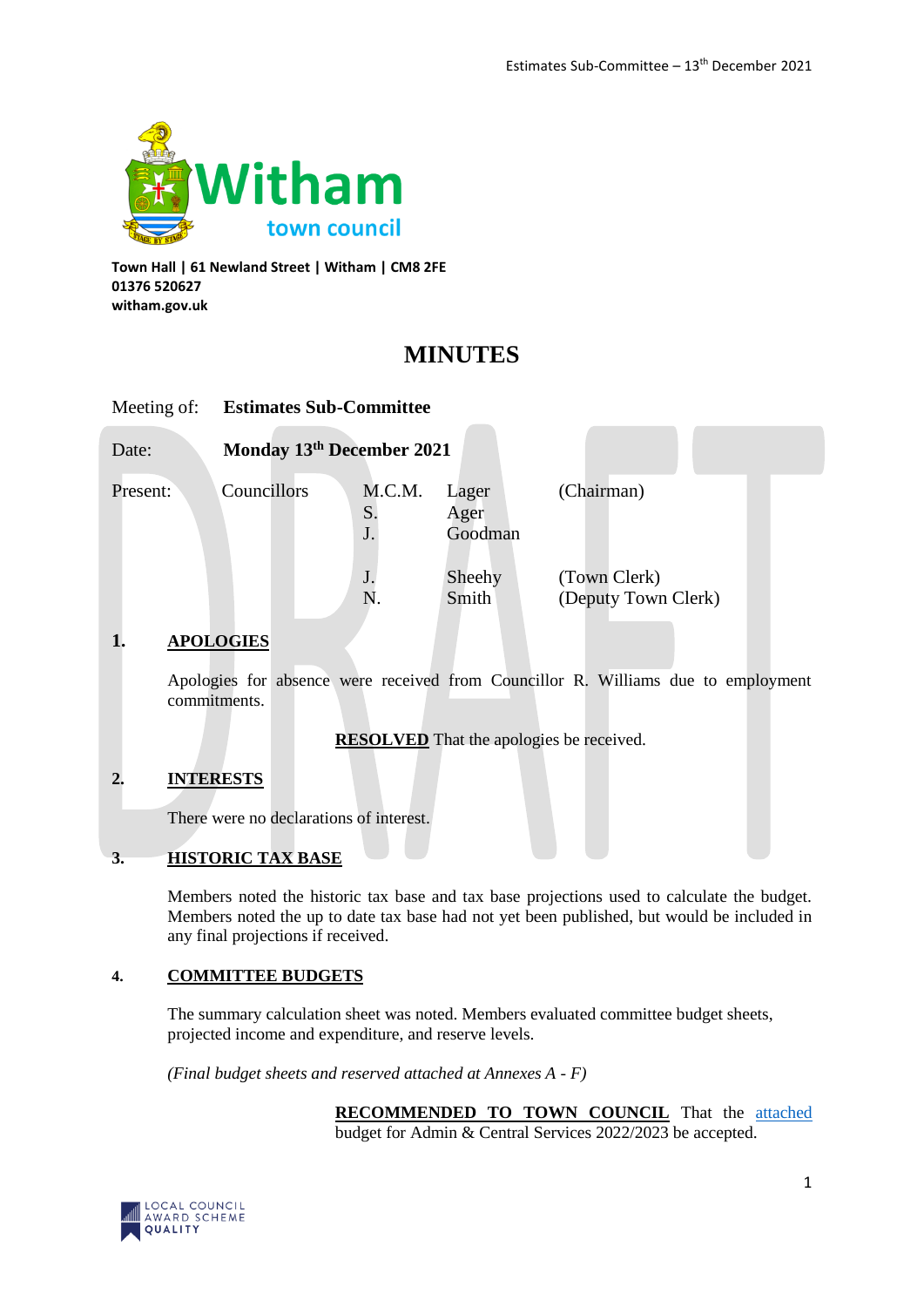**RECOMMENDED TO TOWN COUNCIL** That the **attached** budget for Community Committee 2022/2023 be accepted.

**RECOMMENDED TO TOWN COUNCIL** That the attached budget for Environment Committee 2022/2023 be accepted

**RECOMMENDED TO TOWN COUNCIL** That the attached budget for Policy & Resources 2022/2023 be accepted

**RECOMMENDED TO TOWN COUNCIL** That the attached budget for Planning & Transport Committee 2022/2023 be accepted

#### **4. RESERVE BALANCES**

Members evaluated reserve balances.

**RECOMMENDED TO TOWN COUNCIL** That the attached reserve allocations and balances for 2022/2023 be accepted.

# **5. PRECEPT 2022/2023**

The Precept Calculations were received.

Members considered that holding any precept increase to a limit of 2% would give the Town Council the opportunity to take forward its ambitions in the forthcoming year without excessive financial burden on local taxpayers.

> **RECOMMENDED TO TOWN COUNCIL** That the Precept for  $2022/2023$  be increased by the equivalent of £1.57 (2.00%), an increase of £1.57 per annum, to £80.28 at Band D. A total precept amount of £704,406.00 be approved (summary attached)

There being no further business the Chairman closed the Meeting at 8:50pm.

Councillor M.C.M Lager Chairman

 $\overline{\phantom{a}}$  ,  $\overline{\phantom{a}}$  ,  $\overline{\phantom{a}}$  ,  $\overline{\phantom{a}}$  ,  $\overline{\phantom{a}}$  ,  $\overline{\phantom{a}}$  ,  $\overline{\phantom{a}}$  ,  $\overline{\phantom{a}}$  ,  $\overline{\phantom{a}}$  ,  $\overline{\phantom{a}}$  ,  $\overline{\phantom{a}}$  ,  $\overline{\phantom{a}}$  ,  $\overline{\phantom{a}}$  ,  $\overline{\phantom{a}}$  ,  $\overline{\phantom{a}}$  ,  $\overline{\phantom{a}}$ 

JS/21.12.2021

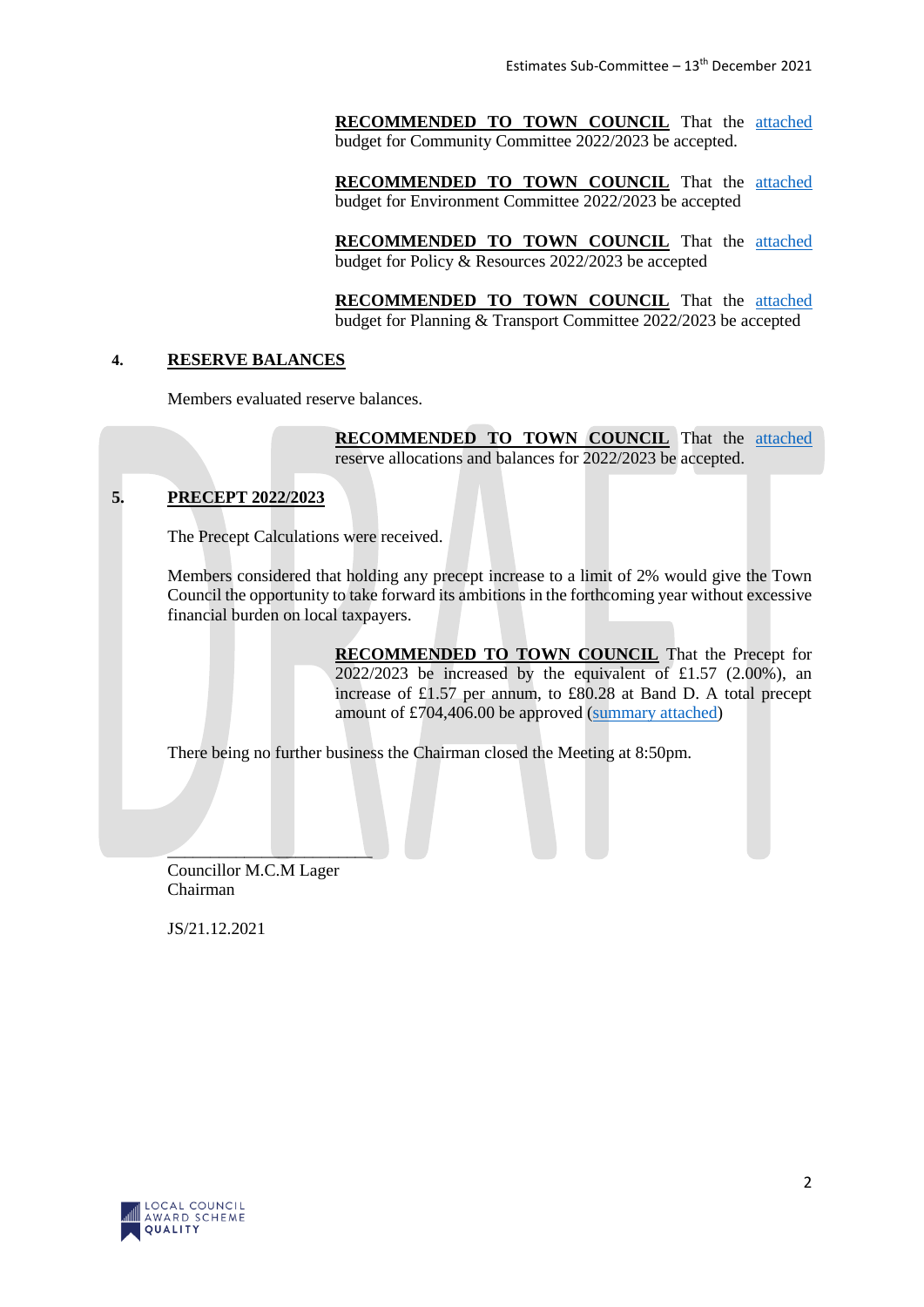|   | <b>SUMMARY AUTOMATIC PRECEPT CALCULATION</b><br>Designed by Witham Town Council for transparent Local Government Budgeting      |   |                    |  |  |  |  |  |  |  |
|---|---------------------------------------------------------------------------------------------------------------------------------|---|--------------------|--|--|--|--|--|--|--|
|   | 2022/2023                                                                                                                       |   |                    |  |  |  |  |  |  |  |
|   | <b>INCOME</b>                                                                                                                   |   | <b>EXPENDITURE</b> |  |  |  |  |  |  |  |
|   | CENTRAL SERVICES* £ 12,500.00                                                                                                   | £ | 316,165.00         |  |  |  |  |  |  |  |
|   | <b>ENVIRONMENT £</b><br>1,650.00                                                                                                | £ | 191,864.00         |  |  |  |  |  |  |  |
|   | <b>COMMUNITY £ 83,500.00</b>                                                                                                    | £ | 221,000.00         |  |  |  |  |  |  |  |
|   | <b>POLICY &amp; RESOURCES £</b><br>100.00                                                                                       | £ | 34,700.00          |  |  |  |  |  |  |  |
|   | <b>PLANNING &amp; TRANSPORT £</b><br>5,000.00                                                                                   | £ | 5,000.00           |  |  |  |  |  |  |  |
|   | <b>TOTALS:</b><br>£ 102,750.00                                                                                                  | £ | 768,729.00         |  |  |  |  |  |  |  |
|   | *For accounting purposes, Central Service costs are split across committees 40/40/20 respectively excluding planning committee. |   |                    |  |  |  |  |  |  |  |
|   |                                                                                                                                 |   |                    |  |  |  |  |  |  |  |
|   |                                                                                                                                 |   |                    |  |  |  |  |  |  |  |
| 2 | Total Anticipated Operational Expenditure: £                                                                                    |   | 768,729.00         |  |  |  |  |  |  |  |
|   | Less Anticipated Operational Income: - £                                                                                        |   | 102,750.00         |  |  |  |  |  |  |  |
|   | Balanced (Net) Operational Expenditure: £                                                                                       |   | 665,979.00         |  |  |  |  |  |  |  |
|   | <b>Confirmed Collection Fund Surplus</b>                                                                                        |   | £8,698 TBC         |  |  |  |  |  |  |  |
|   | Confirmed Revenue Support & Central Government Funding £                                                                        |   |                    |  |  |  |  |  |  |  |
|   | <b>Total Other Revenue:</b>                                                                                                     |   | £8,698             |  |  |  |  |  |  |  |
|   | Net allocations to Earmarked Reserves (EMRs): £                                                                                 |   | 47,125.00          |  |  |  |  |  |  |  |
|   | Net operational expenditure less other revenue/EMRs: £                                                                          |   | 704,406.00         |  |  |  |  |  |  |  |
|   | 2021/2022 Precept levied: £                                                                                                     |   | 675,494.00         |  |  |  |  |  |  |  |
|   | PROPOSED 2022/2023 PRECEPT: (BALANCING FIGURE) £                                                                                |   | 704,406.00         |  |  |  |  |  |  |  |
|   | Proposed Difference: £                                                                                                          |   | 28,912.00          |  |  |  |  |  |  |  |
|   |                                                                                                                                 |   |                    |  |  |  |  |  |  |  |
|   |                                                                                                                                 |   |                    |  |  |  |  |  |  |  |

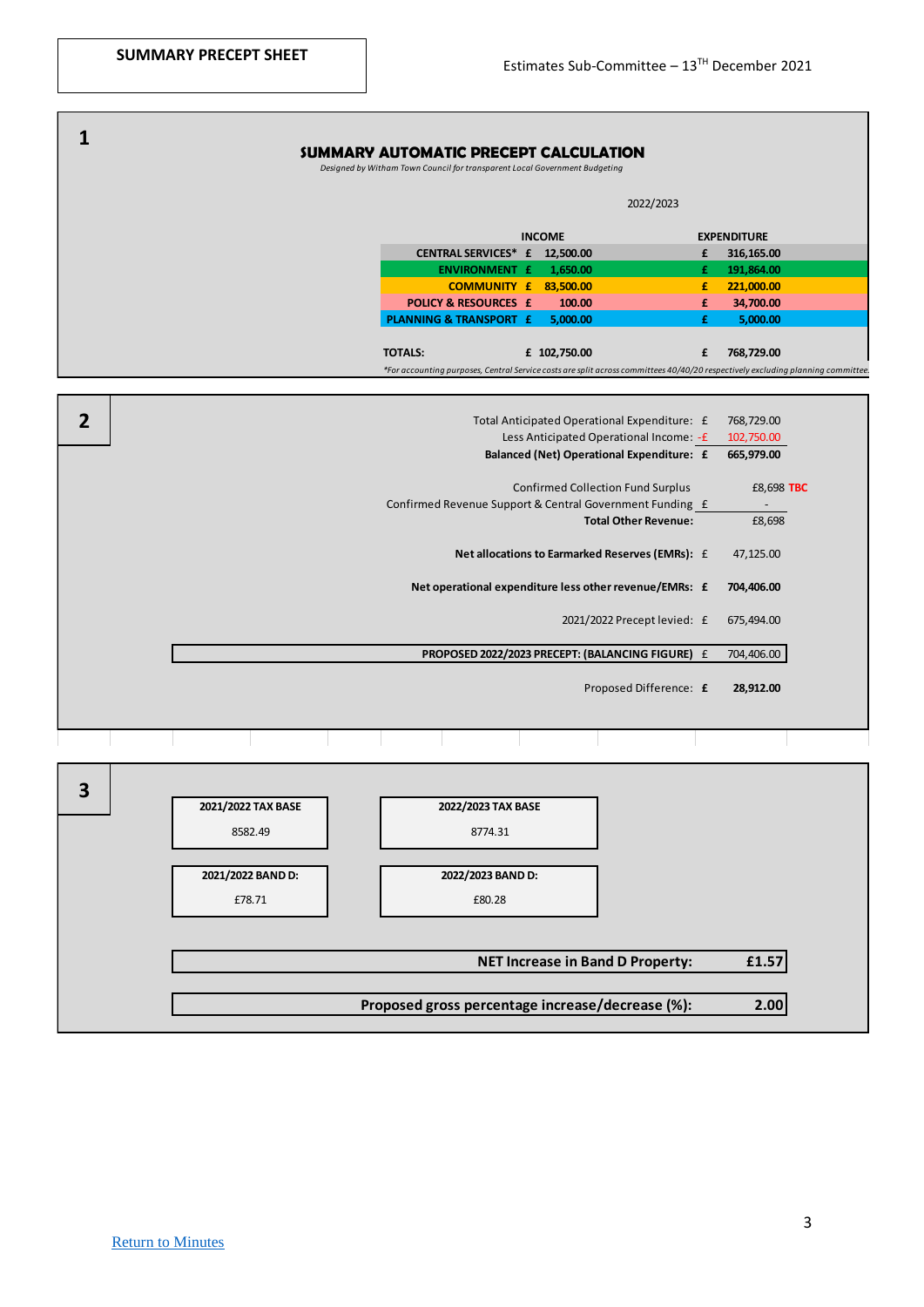# **ANNEXE A - ADMIN & CENTRAL SERVICE BUDGET**

|                                                          |                       | 2021/2022        |                        |                | 2022/2023                                 |
|----------------------------------------------------------|-----------------------|------------------|------------------------|----------------|-------------------------------------------|
|                                                          | <b>Current Budget</b> | Forecast Inc/Exp | <b>Proposed Budget</b> | Difference     |                                           |
| <b>Sundry Receipts</b>                                   | 500                   |                  | 500                    | 0              |                                           |
| <b>Hall Hire</b>                                         | 12000                 |                  | 12000                  | 0              |                                           |
| <b>Car Park Licence</b>                                  | 8780                  |                  | $\Omega$               | 0              |                                           |
| <b>Total Income</b>                                      | 12500                 | $\mathbf{0}$     | 12500                  | $\mathbf{0}$   |                                           |
| <b>Admin - Salaries &amp; Employer N.I Contributions</b> | 198950                |                  | 224215                 | 25265          |                                           |
| <b>Travel Expenses</b>                                   | 500                   |                  | 500                    | $\mathbf 0$    |                                           |
| <b>Town Hall</b>                                         | 31000                 |                  | 35000                  | 4000           |                                           |
| Gas                                                      | 3500                  |                  | 5500                   | 2000           |                                           |
| Electricity                                              | 3700                  |                  | 5700                   | 2000           |                                           |
| Photocopying                                             | 2600                  |                  | 3000                   | 400            |                                           |
| Postage                                                  | 500                   |                  | 500                    | $\mathbf 0$    |                                           |
| <b>Stationery</b>                                        | 1500                  |                  | 1500                   | 0              |                                           |
| <b>Office Equipment</b>                                  | 3500                  |                  | 4000                   | 500            |                                           |
| <b>Telephones</b>                                        | 1800                  |                  | 1800                   | 0              |                                           |
| Insurance                                                | 8500                  |                  | 8500                   | $\pmb{0}$      |                                           |
| <b>Sundry Expenses</b>                                   | 1500                  |                  | 1500                   | $\pmb{0}$      |                                           |
| <b>Audit &amp; Legal</b>                                 | 6500                  |                  | 6500                   | 0              |                                           |
| <b>Affiliation Fees</b>                                  | 4000                  |                  | 5000                   | 1000           |                                           |
| <b>Members-Conferencing/Training</b>                     | 1000                  |                  | 2000                   |                | 1000 Increase for member development      |
| <b>Staff-Conferencing/Training</b>                       | 4400                  |                  | 5000                   | 600            |                                           |
| <b>Payroll Charges</b>                                   | 800                   |                  | 800                    | $\overline{0}$ |                                           |
| <b>Petty Cash</b>                                        | 670                   |                  | 650                    | $-20$          |                                           |
| IT                                                       | 3500                  |                  | 4000                   |                | 500 Increase for software / email servers |
| <b>Charges</b>                                           | 500                   |                  | 500                    | 0              |                                           |
| <b>Overhead Expenditure</b>                              | 274920                | $\mathbf{0}$     | 316165                 | 41245          |                                           |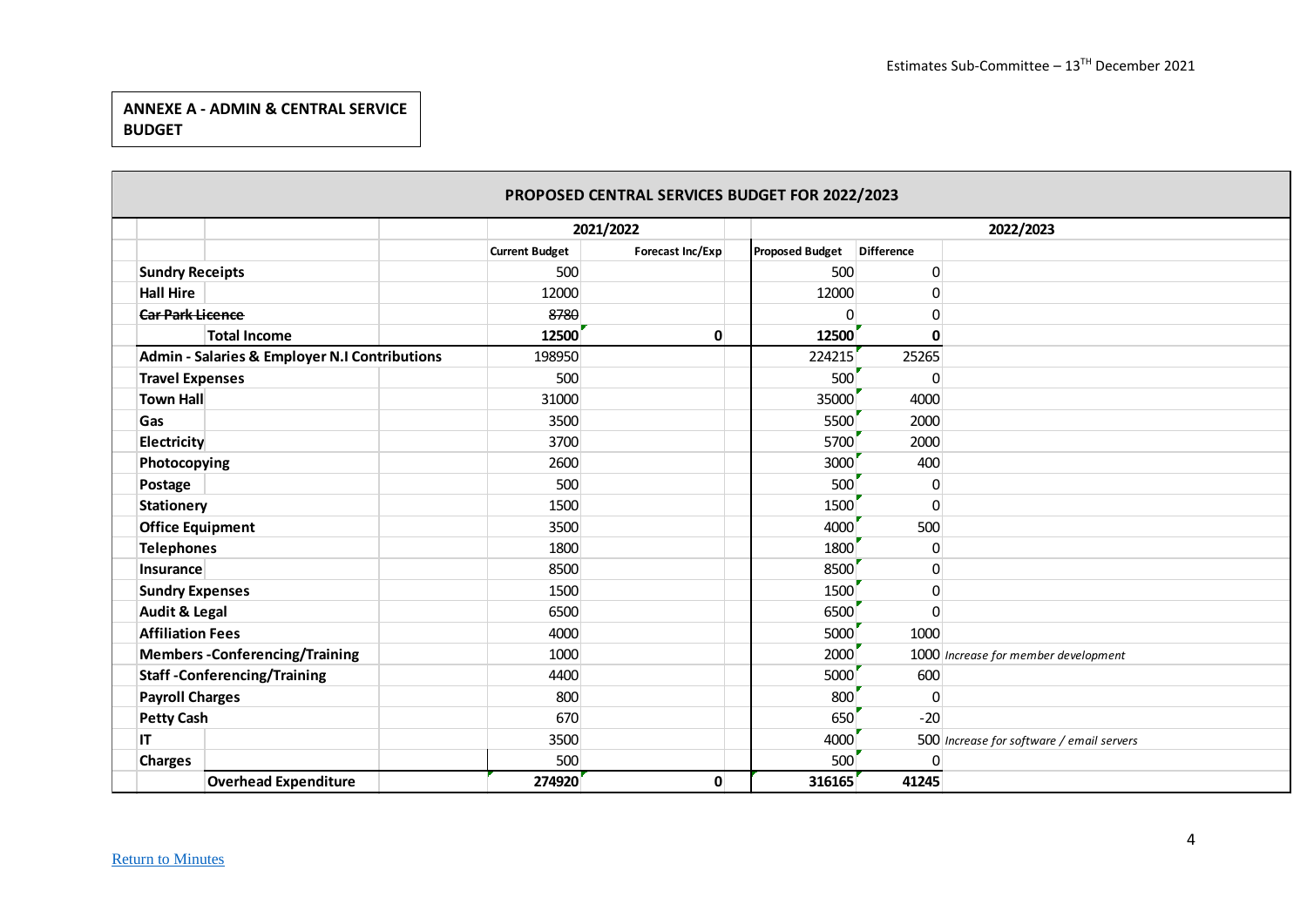|                                                             |                       | 2021/2022        | 2022/2023              |                   |                                                   |  |
|-------------------------------------------------------------|-----------------------|------------------|------------------------|-------------------|---------------------------------------------------|--|
| Community                                                   | <b>Current Budget</b> | Forecast Inc/Exp | <b>Proposed Budget</b> | <b>Difference</b> |                                                   |  |
| <b>Information Sales Income</b>                             | 75000                 |                  | 75000                  | $\Omega$          |                                                   |  |
| <b>Puppet Festival Income</b>                               | 3000                  |                  | 1500                   |                   | -1500 Expected results on sponsorship             |  |
| <b>New Events Income</b>                                    | 500                   |                  | $\Omega$               | 500               |                                                   |  |
| <b>Christmas Events</b>                                     | 500                   |                  | 500                    | $\Omega$          |                                                   |  |
| <b>Community Day</b>                                        | 450                   |                  |                        | $-450$            |                                                   |  |
| Dog Show                                                    |                       |                  | 500                    | 500               |                                                   |  |
| <b>Total Income</b>                                         | 84100                 |                  | 83500                  | $-950$            |                                                   |  |
| Community Team - Salaries & Employer N.I & LGPS Co          | 72000                 |                  | 61900                  | $-10100$          |                                                   |  |
| <b>Town Clock</b>                                           | 1200                  |                  | 1300                   | 100               |                                                   |  |
| <b>Christmas Decorations</b>                                | 10600                 |                  | 10600                  | $\mathbf 0$       |                                                   |  |
| <b>Information Centre Stock</b>                             | 65000                 |                  | 65000                  | $\mathbf 0$       |                                                   |  |
| <b>Information Centre Advertisment &amp; Administration</b> | 3000                  |                  | 3000                   | $\Omega$          |                                                   |  |
| <b>Community Grant Aid</b>                                  | 10000                 |                  | 15000                  |                   | 5000 Potential increase for greater advertisement |  |
| <b>Citizens Advice</b>                                      | 10000                 |                  | 10000                  | 0                 |                                                   |  |
| <b>CCTV</b>                                                 | 8000                  |                  | 8000                   |                   |                                                   |  |
| <b>Community Safety</b>                                     |                       |                  | 2500                   | 2500              |                                                   |  |
| <b>Community Special Constables Expenses</b>                | 5000                  |                  | 5000                   | $\Omega$          |                                                   |  |
| <b>Community Special Constable Recruitment</b>              | 1000                  |                  | 1000                   | $\Omega$          |                                                   |  |
| <b>Other Community Support</b>                              | 3000                  |                  | 1500                   | $-1500$           |                                                   |  |
| <b>Community Day</b>                                        | 1500                  |                  | $\Omega$               | $-1500$           |                                                   |  |
| <b>Puppet Festival / Witham Festival</b>                    | 17000                 |                  | 18000                  | 1000              |                                                   |  |
| Remembrance                                                 | 500                   |                  | 1200                   | 700               |                                                   |  |
| <b>Witham Dog Show</b>                                      | 1500                  |                  | 2000                   | 500               |                                                   |  |
| <b>Halloween Event</b>                                      | 1500                  |                  | 2000                   | 500               |                                                   |  |
| <b>Christmas Events &amp; Tree</b>                          | 2200                  |                  | 3000                   | 800               |                                                   |  |
| Social Isolation                                            | 3000                  |                  | $\Omega$               | $-3000$           |                                                   |  |
| Queen's Jubilee Event                                       |                       |                  | 5000                   | 5000              |                                                   |  |
| <b>Easter Quest</b>                                         |                       |                  | 1500                   | 1500              |                                                   |  |
| New Events & Events Improvement                             |                       |                  | 1500                   | 1500              |                                                   |  |
| <b>Silver Cinema</b>                                        | 2000                  |                  | 2000                   | $\Omega$          |                                                   |  |
| <b>Overhead Expenditure</b>                                 | 218000                | $\mathbf{0}$     | 221000                 | 3000              |                                                   |  |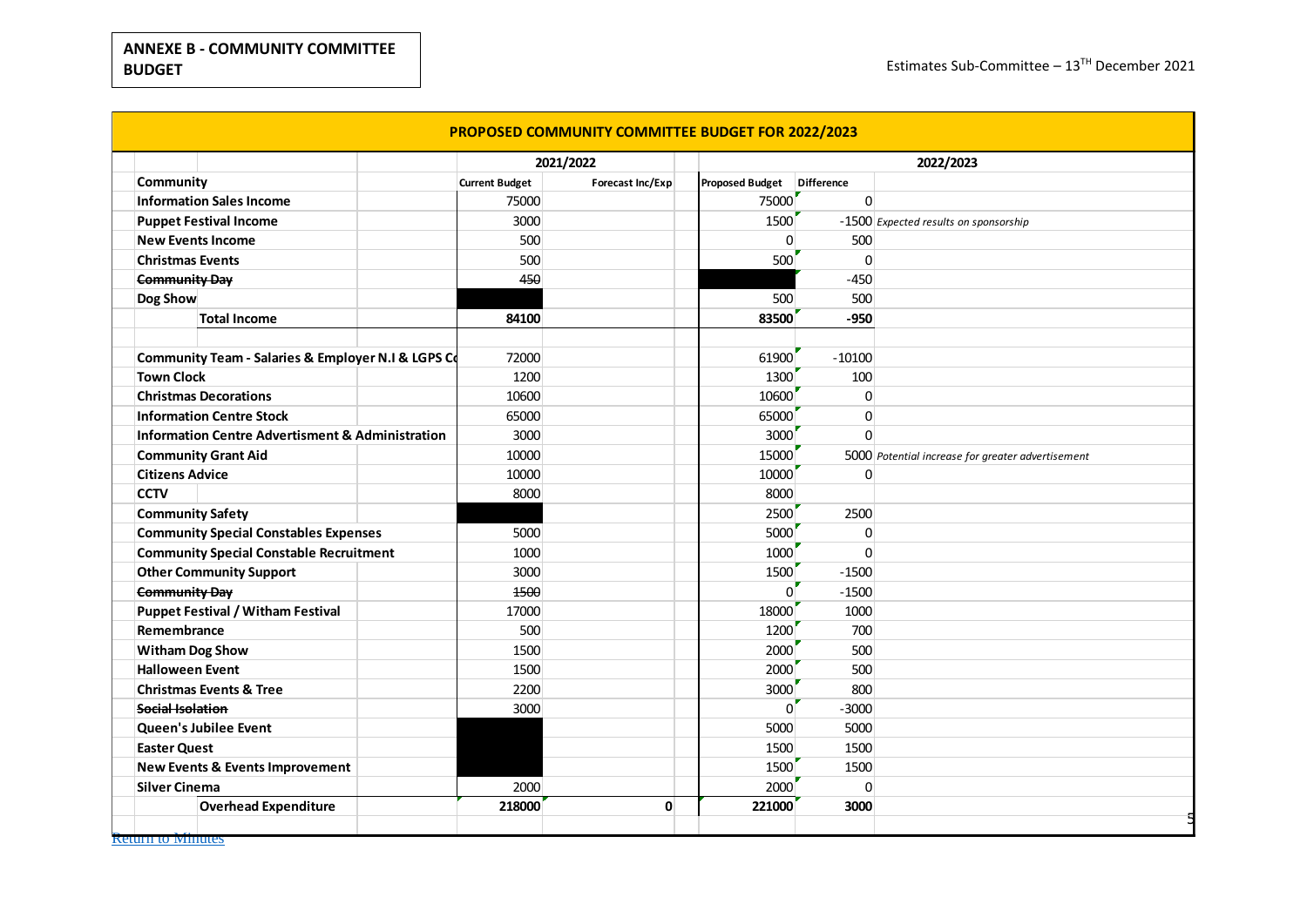# **ANNEXE C - ENVIRONMENT COMMITTEE BUDGET**

| PROPOSED (DRAFT) ENVIRONMENT COMMITTEE BUDGET FOR 2022/2023 |                       |           |                  |  |                        |                   |           |  |  |  |
|-------------------------------------------------------------|-----------------------|-----------|------------------|--|------------------------|-------------------|-----------|--|--|--|
|                                                             |                       | 2021/2022 |                  |  |                        |                   | 2022/2023 |  |  |  |
| <b>Environment</b>                                          | <b>Current Budget</b> |           | Forecast Inc/Exp |  | <b>Proposed Budget</b> | <b>Difference</b> |           |  |  |  |
| Dog & Bench Sponsorship Scheme                              |                       | 1650      |                  |  | 1650                   |                   |           |  |  |  |
| <b>Total Income</b>                                         |                       | 0         | 0                |  | 1650                   | 1650              |           |  |  |  |
|                                                             |                       |           |                  |  |                        |                   |           |  |  |  |
| <b>Operations - Salaries &amp; Employer N.I &amp; LGPS</b>  |                       | 115000    |                  |  | 126714                 | 11714             |           |  |  |  |
| <b>Equipment Supplies &amp; Maintenance</b>                 |                       | 4000      |                  |  | 4000                   | 0                 |           |  |  |  |
| Dog & Bench Schemes                                         |                       | 1200      |                  |  | 1200                   | $\mathbf{0}$      |           |  |  |  |
| <b>Lighting Maintenance &amp; Utility</b>                   |                       | 2500      |                  |  | 4000                   | 1500              |           |  |  |  |
| <b>Tree Planting</b>                                        |                       | 2000      |                  |  | 2000                   | 0                 |           |  |  |  |
| <b>Tree Maintenance</b>                                     |                       | 9000      |                  |  | 9000                   | $\mathbf 0$       |           |  |  |  |
| <b>Toilet Block - Town Park</b>                             |                       | 7650      |                  |  | 7650                   | $\mathbf{0}$      |           |  |  |  |
| Dog Bin Maintenance                                         |                       | 2000      |                  |  | 600                    | $-1400$           |           |  |  |  |
| <b>Litter Bins</b>                                          |                       | 1500      |                  |  | 8000                   | 6500              |           |  |  |  |
| <b>Bus Shelters</b>                                         |                       | 4000      |                  |  | $\Omega$               | 1000              |           |  |  |  |
| <b>Open Spaces General</b>                                  |                       | 1500      |                  |  | 1500                   | 0                 |           |  |  |  |
| <b>River Walk Extension</b>                                 |                       | 3000      |                  |  | O                      | $-3000$           |           |  |  |  |
| <b>River Walk Signage</b>                                   |                       | 3000      |                  |  | 3000                   | $\mathbf{0}$      |           |  |  |  |
| <b>James Cooke Wood</b>                                     |                       | 2000      |                  |  | 2000                   | $\mathbf 0$       |           |  |  |  |
| <b>River Walk</b>                                           |                       | 3000      |                  |  | 3000                   | $\mathbf{0}$      |           |  |  |  |
| <b>Whetmead LNR</b>                                         |                       | 2000      |                  |  | 2000                   | $\mathbf 0$       |           |  |  |  |
| <b>Witham in Bloom</b>                                      |                       | 12200     |                  |  | 12200                  | $\pmb{0}$         |           |  |  |  |
| <b>Fleet</b>                                                |                       | 4000      |                  |  | 4000                   | 0                 |           |  |  |  |
| New - Waste Disposal                                        |                       |           |                  |  | 1000                   | 1000              |           |  |  |  |
| <b>Overhead Expenditure</b>                                 |                       | 176550    | 0                |  | 191864                 | 15314             |           |  |  |  |
|                                                             |                       |           |                  |  |                        |                   |           |  |  |  |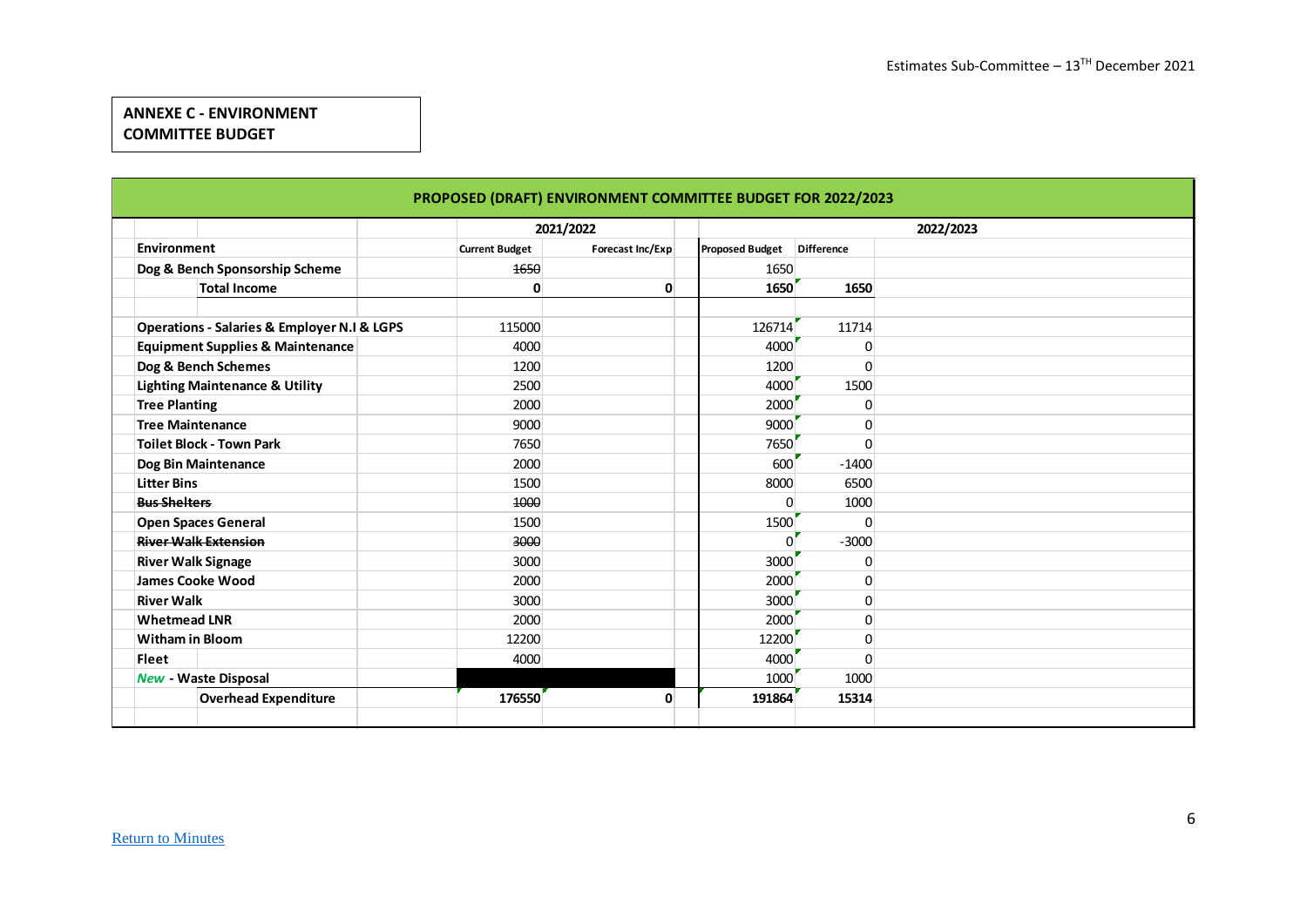### **ANNEXE D & E - POLICY & RESOURCES & PLANNING COMMITTEE BUDGETS**

|                                   |                                           |                       | PROPOSED POLICY & RESOURCES BUDGET FOR 2022/2023 |                        |            |           |
|-----------------------------------|-------------------------------------------|-----------------------|--------------------------------------------------|------------------------|------------|-----------|
|                                   |                                           |                       | 2021/2022                                        |                        |            | 2022/2023 |
| <b>Policy &amp; Resources</b>     |                                           | <b>Current Budget</b> | Forecast Inc/Exp                                 | <b>Proposed Budget</b> | Difference |           |
| Hall Hire                         |                                           | 12000                 |                                                  |                        | $-12000$   |           |
| <b>Interest Received</b>          |                                           | 500                   |                                                  | 100                    | $-400$     |           |
|                                   | <b>Total Income</b>                       | 12500                 |                                                  | 100                    | $-12400$   |           |
|                                   |                                           |                       |                                                  |                        |            |           |
| <b>Civic Receptions</b>           |                                           | 1500                  |                                                  | 2000                   | 500        |           |
| <b>Instructions &amp; Reports</b> |                                           | 2500                  |                                                  | 5000                   | 2500       |           |
|                                   | <b>Christmas Expenses</b>                 | 2300                  |                                                  | 2700                   | 400        |           |
| <b>Mayor's Allowance</b>          |                                           | 2000                  |                                                  | 2000                   |            |           |
|                                   | <b>Civic Gesture (check P+R)</b>          | 500                   |                                                  | 500                    | 0          |           |
|                                   | <b>Surveys &amp; Consultations</b>        | 1000                  |                                                  | 1000                   |            |           |
|                                   | <b>Newsletter &amp; Publications</b>      | 10800                 |                                                  | 12000                  | 1200       |           |
| <b>Members Allowance</b>          |                                           |                       |                                                  | 8000                   | 8000       |           |
|                                   | Social Media Communications & Exhibitions | 1500                  |                                                  | 1500                   |            |           |
|                                   | <b>Overhead Expenditure</b>               | 18950                 | 0                                                | 34700                  | 15750      |           |
|                                   |                                           |                       |                                                  |                        |            |           |
|                                   |                                           |                       |                                                  |                        |            |           |
|                                   |                                           |                       |                                                  |                        |            |           |

#### **PROPOSED PLANNING & TRANSPORT BUDGET FOR 2020/2021**

|                    |                             | 2021/2022             |                  |  |                            |      | 2022/2023 |
|--------------------|-----------------------------|-----------------------|------------------|--|----------------------------|------|-----------|
|                    |                             | <b>Current Budget</b> | Forecast Inc/Exp |  | Proposed Budget Difference |      |           |
| No income line     |                             |                       |                  |  | 5000                       | 5000 |           |
| Neighbourhood Plan |                             | 5000                  |                  |  | 5000<br>5000               |      |           |
|                    |                             |                       |                  |  |                            |      |           |
|                    |                             |                       |                  |  |                            |      |           |
|                    | <b>Overhead Expenditure</b> |                       |                  |  | 5000                       |      |           |
|                    |                             |                       |                  |  |                            |      |           |
|                    |                             |                       |                  |  |                            |      |           |